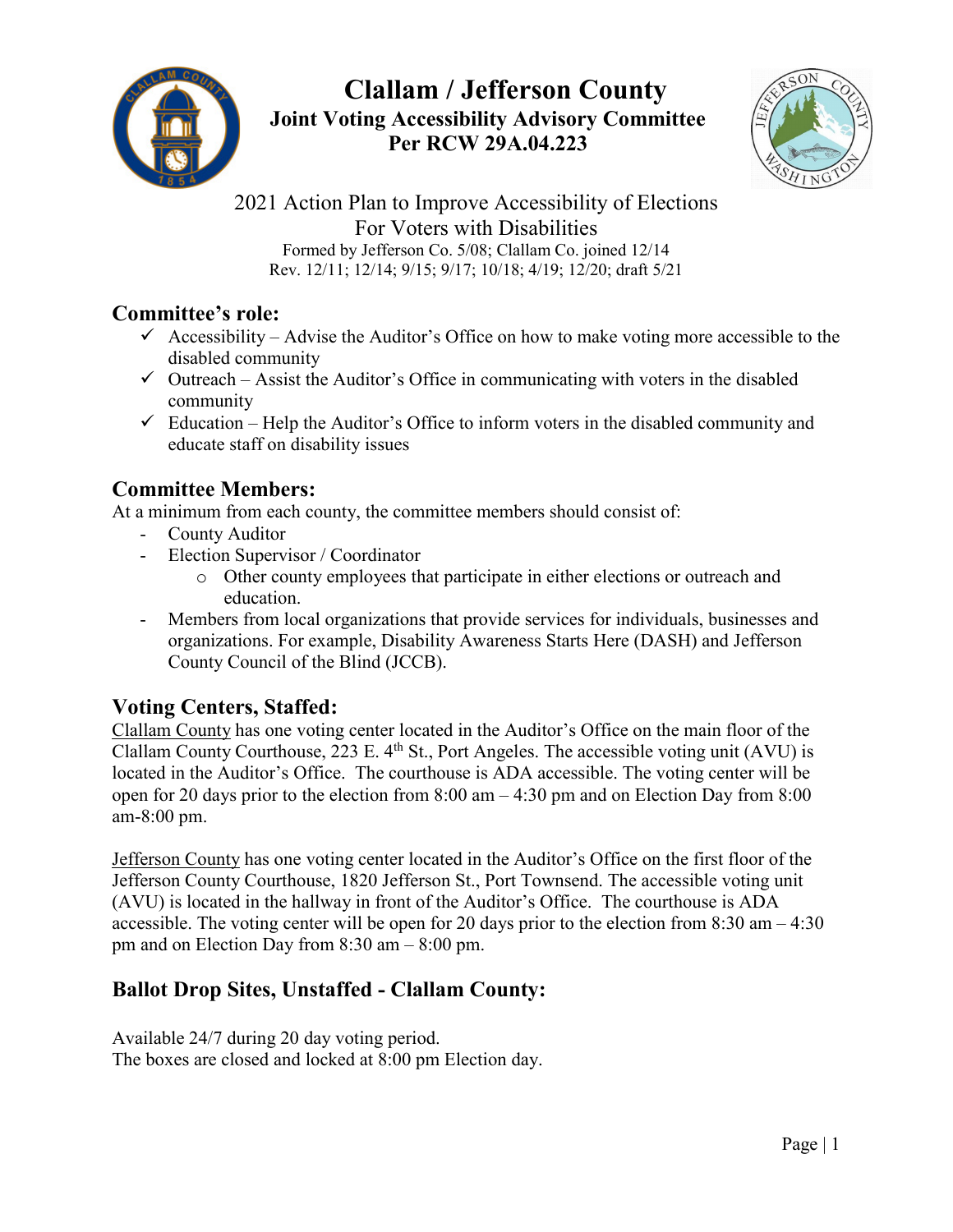- 1. Clallam County Courthouse, Circular Drive and Front Sidewalk available 24/7 during 20 day voting period 223 E.  $4^{\text{th}}$  St., Port Angeles 98362
- 2. Clallam County Courthouse, directly across from the disabled parking available 24/7 during 20 day voting period. 223 E.  $4^{\text{th}}$  St., Port Angeles 98362
- 3. Sequim Village Shopping Center, JC Penney Parking Lot available 24/7 during 20 day voting period
- 651 W Washington St., Sequim 98382 4. Forks City Hall (outside) – available 24/7 during 20 day voting period
- 500 E. Division St., Forks 98331
- 5. Neah Bay available 24/7 during 20 day voting period 1450 Bayview Ave (in front of Washburn's General Store).
- 6. Sekiu available 24/7 during 20 day voting period (beginning 10/18) 15 Sekiu Airport Rd (by the PUD building).
- 7. Carlsborg available 24/7 during 20 day voting period (beginning 10/18) 261461 Hwy 101 (next to Sunny Farms, near Mill Rd).
- 8. Clallam Bay 16990 Hwy 112 (in front of the Clallam Bay Branch Library)

# **Ballot Drop Sites, Unstaffed – Jefferson County:**

Available 24/7 during 20 day voting period. The boxes are closed and locked at 8:00 pm Election day.

- 1. Jefferson Co. Courthouse, Back parking lot 1820 Jefferson St., Port Townsend 98368
- 2. Jefferson Co. Library 620 Cedar Ave., Port Hadlock 98339
- 3. Nordland Fire Station 12 6633 Flagler Rd, Nordland 98358
- 4. Quilcene Community Center 294952 Hwy 101, Quilcene 98376
- 5. Brinnon Community Center 306144 Hwy 101, Brinnon 98320
- 6. Olympic Peninsula Gateway Visitor Center 93 Beaver Valley Rd., Port Ludlow 98365
- 7. Hoh Indian Nation 2261 Lower Hoh Rd., Forks 98331
- 9. Quinault Indian Nation (Queets) Queets Ave., Forks, 98331
- 10. Jefferson County Courthouse, (in front by the courthouse steps). 1820 Jefferson St., Port Townsend 98368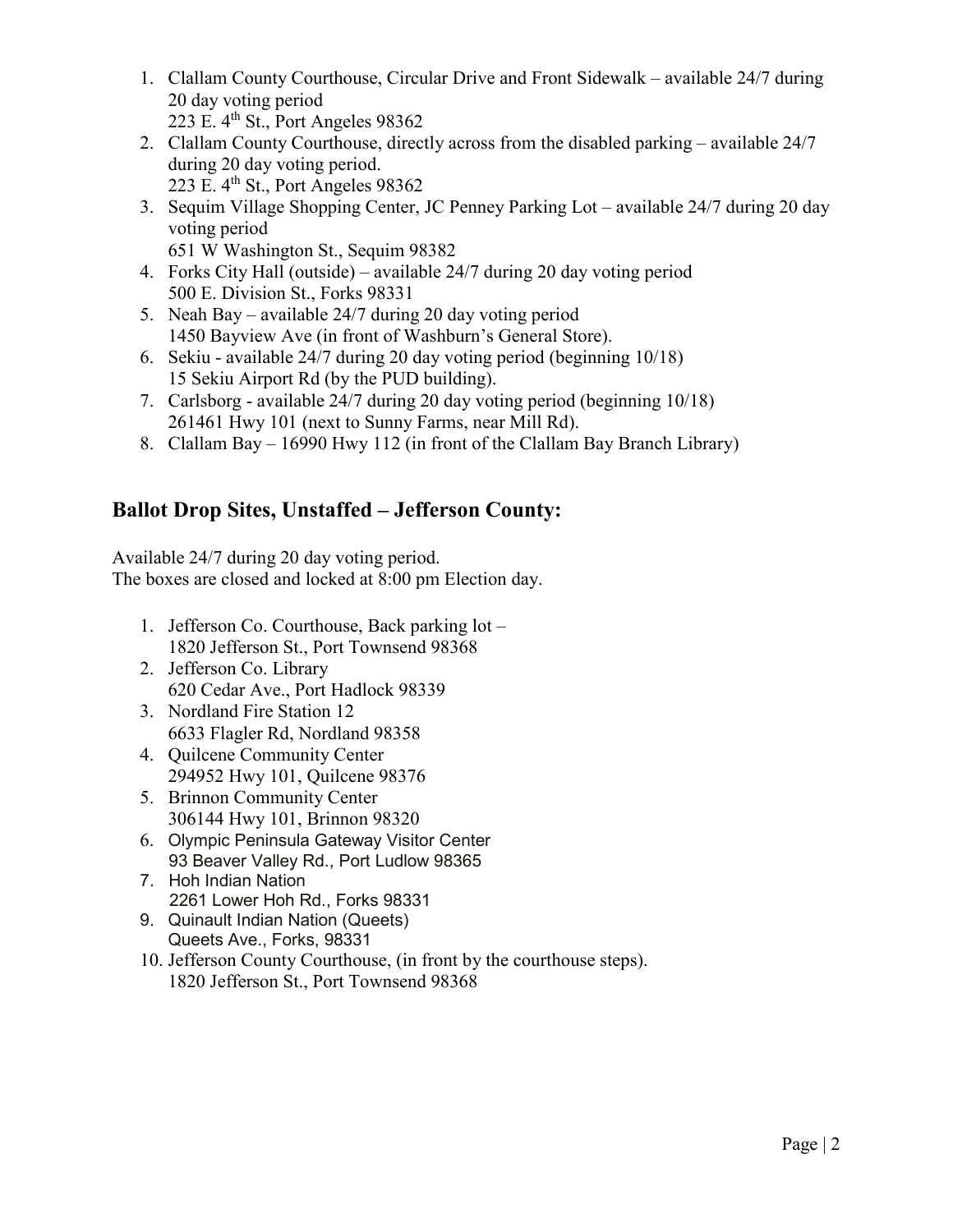# **Community Outreach**

Clallam and Jefferson Counties will use a variety of methods to reach out to the community with information about accessible voting, such as:

- Presentations: Upon request, provide presentations about accessible voting options to area service clubs, senior centers, and groups that can help communicate accessible voting information out to the disabled community.
- Press Releases: Include VAAC members and others who provide outreach to the disabled community in the distribution list for election-related press releases.
- Signage: During election time, provide signage to assisted living communities, churches, senior centers, WorkSource, and other organizations. Messages on the signage should include, "Remember to Vote", "Ballots must be postmarked by Election Day - Mail your ballot early" and "Contact us for accessible voting options". Be sure that the messaging does not make it sound like official drop boxes are placed there.
- Reader Boards: During election time, ask that agencies include "Remember to Vote Mail your ballot early" messages on their reader boards.
- Website Links: Ask that other agencies include a link on their websites to our Accessible Voting webpages.
- Mailers: Look for opportunities to provide mailers about accessible voting and a supply of blank labels to other organizations, so that they can distribute our information to their mailing lists.
- Radio advertisement.

# **Online Ballot Marking Program**

Any registered voter can use the online ballot marking program. Clallam and Jefferson Counties, along with many other Washington counties, use [votewa.gov.](http://www.myvote.wa.gov/) Other Washington counties use other web sites to offer this service to their voters. Voters with disabilities can mark their choices online, print their ballot, sign the declaration on the return envelope and return it to the election department either by mail or in a drop box.

#### **Implementation of the Provisions of HAVA**

The VAAC committee will continue to advise the Auditor's Offices on how to make voting more accessible to the disabled community; assists the Auditor's Offices in communicating with voters in the disabled community; and helps the Auditor's Offices to inform voters in the disabled community and educate staff on disability issues.

# **Training in Respectful Communication**

Clallam County has a manual on Diversity Sensitivity Training which all have read and are encouraged to review annually.

Jefferson County employees are required to participate in Diversity Sensitivity Training every two years.

Disability Awareness Starts Here (DASH) and Jefferson County Council of the Blind (JCCB) will offer training to community and county employees on disability issues.